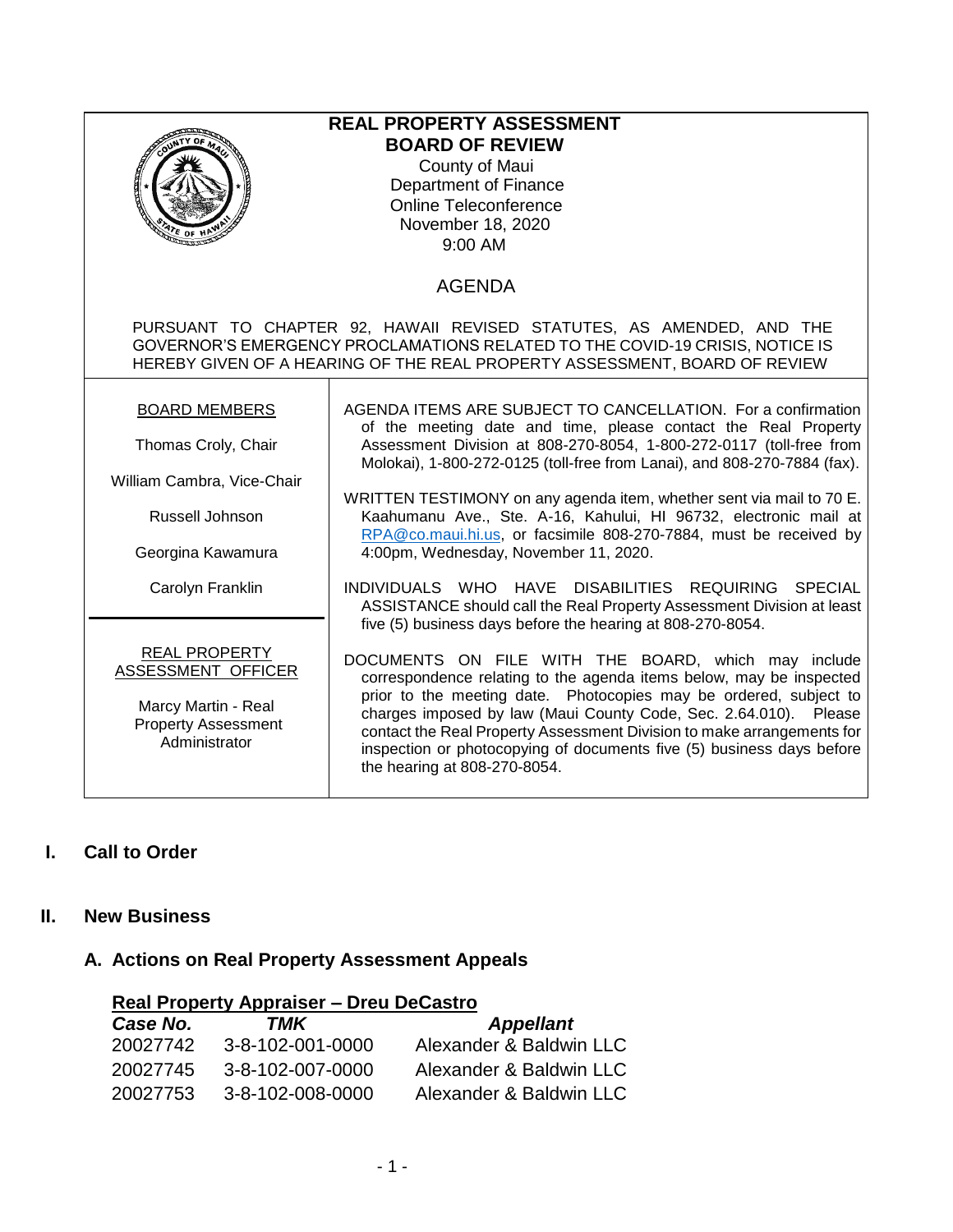Real Property Assessment Division Agenda November 18, 2020

## **Real Property Appraiser – James 'Kimo' Kurokawa**

| Case No. | TMK              | <b>Appellant</b>              |
|----------|------------------|-------------------------------|
| 20027127 | 2-1-008-128-0000 | Wailea Resort Phase 2 Dev LLC |
| 20027116 | 2-1-008-114-0000 | Wailea Resort Phase 2 Dev LLC |
| 20027132 | 2-1-008-130-0000 | Wailea Resort Phase 2 Dev LLC |
| 20027139 | 2-1-028-002-0000 | Wailea Resort Phase 2 Dev LLC |

### **Real Property Appraiser – Tammy Katsutani**

| <b>Case No.</b> | TMK              | <b>Appellant</b>               |
|-----------------|------------------|--------------------------------|
| 20027134        | 2-1-008-145-0000 | Wailea Resort SF-S Partners LP |
| 20027730        | 3-8-006-001-0002 | Alexander & Baldwin LLC        |
| 20027144        | 3-9-038-028-0000 | Wailea Resort Phase 2 Dev LLC  |

### **Property Technical Officer – Kari Stockwell**

| TMK              | <b>Appellant</b>                        |
|------------------|-----------------------------------------|
| 2-3-064-011-0000 | John P Sucich And William E Villa Trust |
| 3-9-018-017-0000 | Worldmark, The Club At Kihei, Maui -    |
| 3-9-018-017-0001 | <b>Worldmark, The Club</b>              |
| 3-9-018-017-0002 | <b>Worldmark, The Club</b>              |
| 3-9-018-017-0003 | <b>Worldmark, The Club</b>              |
| 4-3-003-109-0000 | A&B Napili LLC                          |
| 4-4-008-022-0167 | <b>Richard W Hannah Trust</b>           |
| 4-4-008-022-0168 | <b>Gerald Joseph Parsons</b>            |
| 4-4-008-022-0174 | 14195 Montview Blvd Partners LLC        |
| 4-4-008-022-0188 | <b>Blaine Leon Tamaki</b>               |
| 4-4-008-022-0209 | <b>Madden Family 1 LLC</b>              |
| 4-4-008-022-0233 | James/Barbara Hyatt Family 1983 RT      |
| 4-5-004-002-0009 | Heily's Puunoa Beach LLC                |
| 4-5-011-004-0000 | Lahaina Cannery Retail Owner LP         |
|                  |                                         |

### **Real Property Appraiser – LeeAnn Leynes**

| Case No. | TMK              | <b>Appellant</b>              |
|----------|------------------|-------------------------------|
| 20027174 | 4-4-019-034-0000 | <b>James C Riley Trust</b>    |
| 20027176 | 4-4-019-068-0000 | James C Riley                 |
| 20026950 | 4-4-019-079-0000 | <b>Richard Andrew Maroney</b> |
| 20027843 | 4-4-019-080-0000 | Lahaina Development, LLC      |
| 20027846 | 4-4-019-081-0000 | Lahaina Development, LLC      |
| 20027178 | 4-4-019-091-0000 | James C Riley                 |
| 20027167 | 4-4-019-097-0000 | <b>James Carter Riley</b>     |
| 20027168 | 4-4-019-098-0000 | <b>James Carter Riley</b>     |
| 20027170 | 4-4-019-135-0000 | <b>James Carter Riley</b>     |